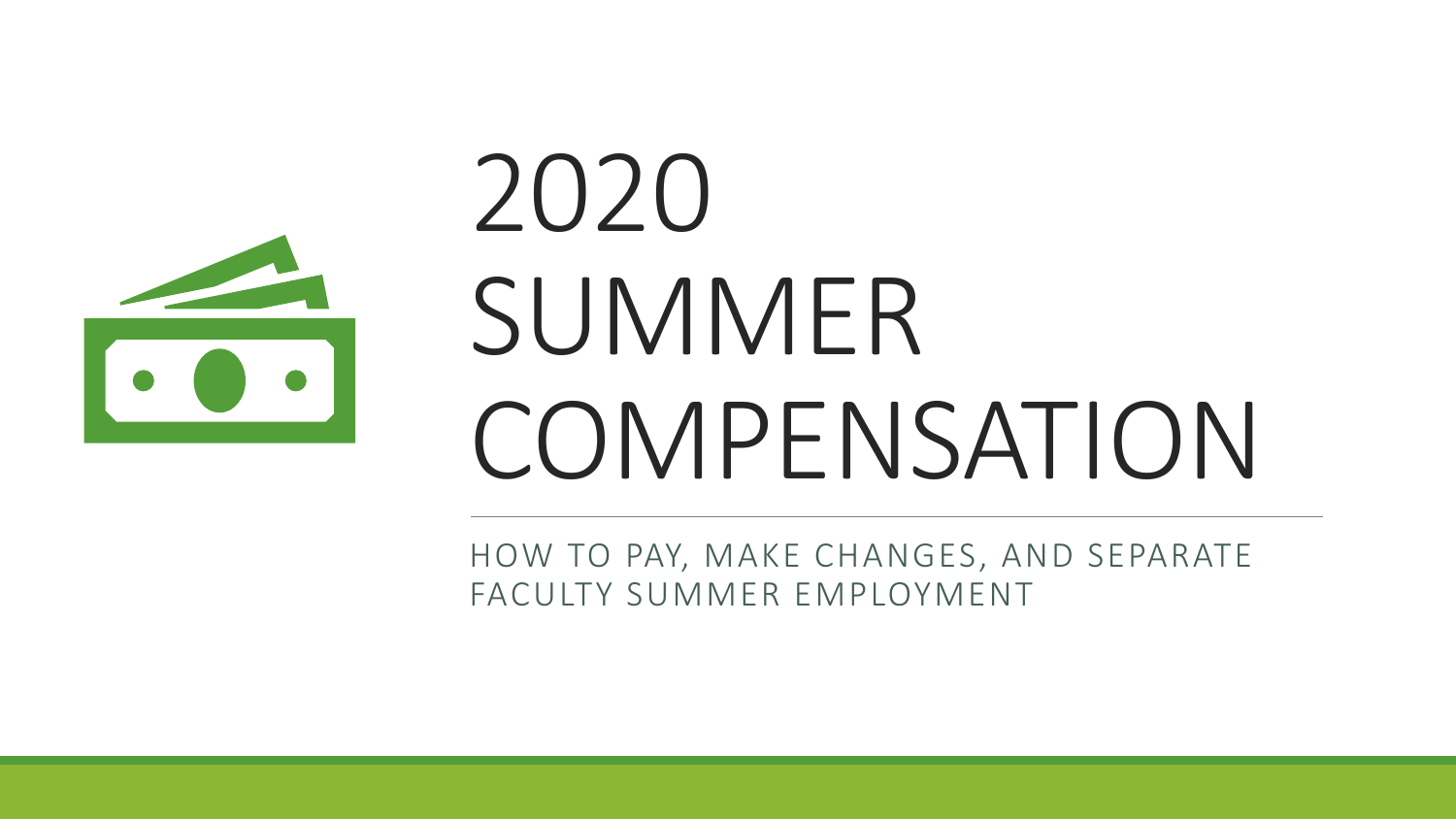

o PeopleSoft Impact o One Form for 2020 o Instructions o Matrix

o Questions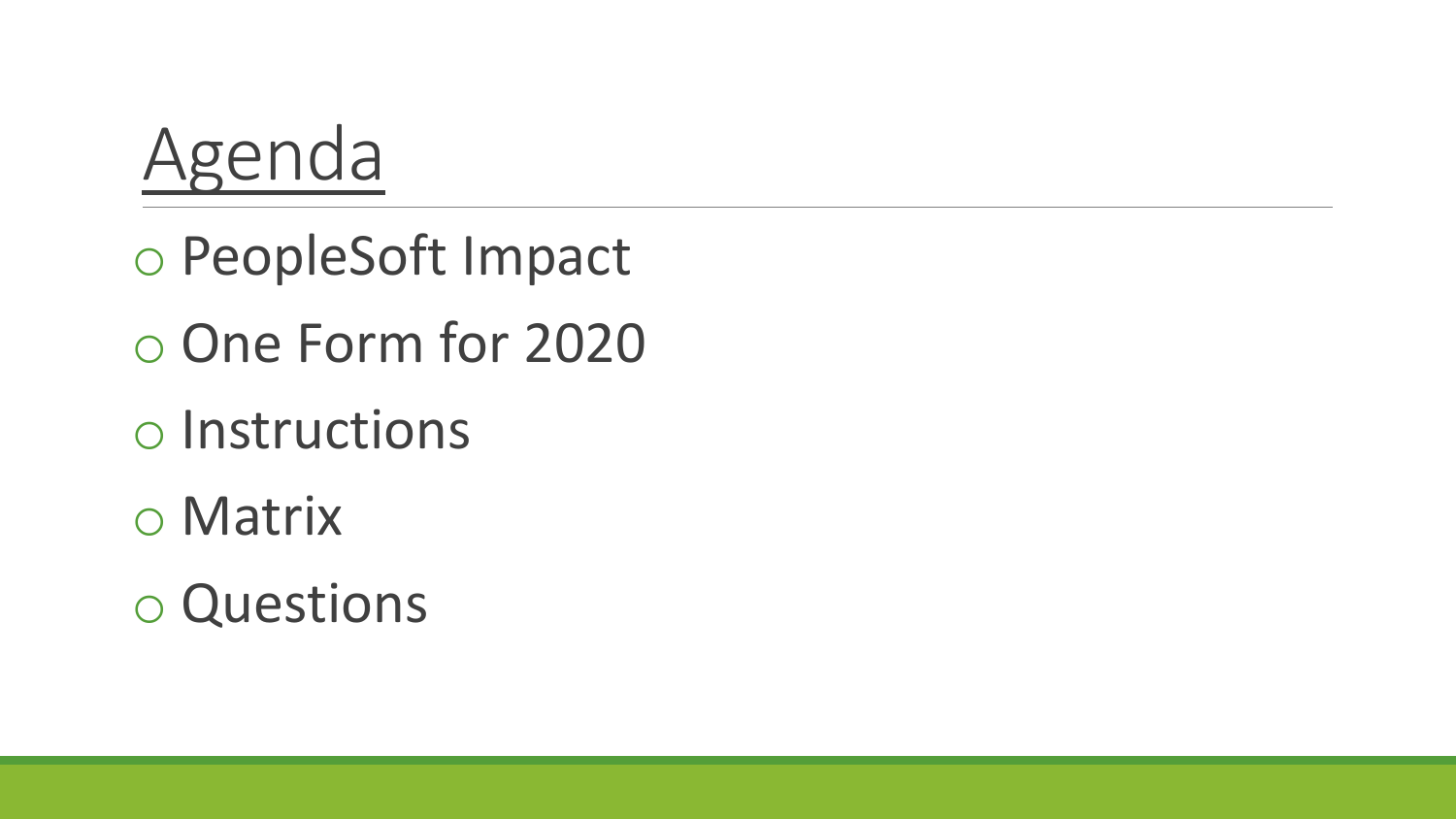#### PeopleSoft Impact

oMinimal impact in 2020

oAll academic units will continue to submit paper forms to HR Ops and Services for entry

oOne form for easier use and to help prevent overpayments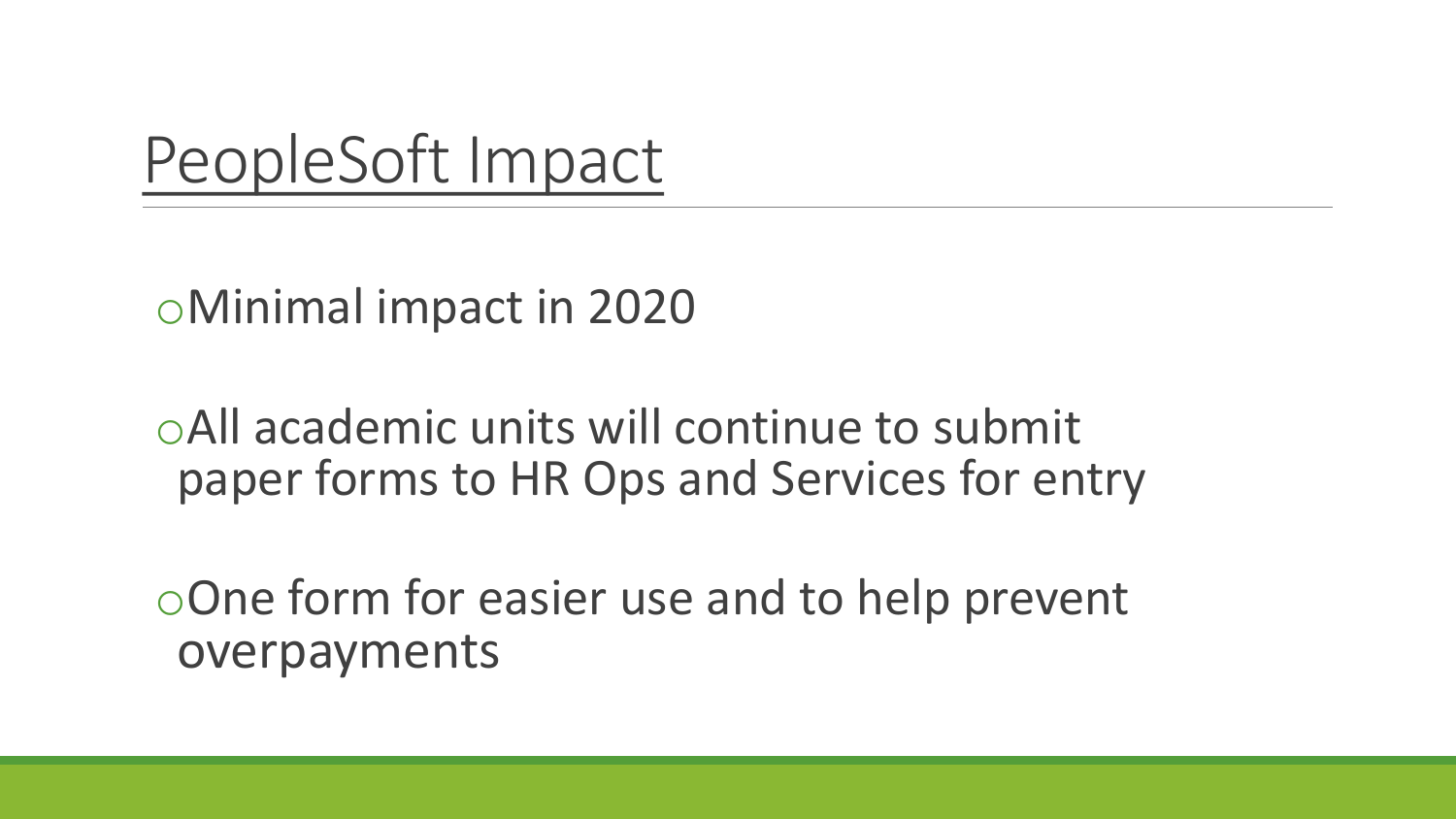# 2020 Summer Compensation Form

- oOnly displays the required fields needed to complete the selected action
- o One form for all summer compensation actions:

oHire

- oChange typically for enrollment going up or down, but can also be used to increase ECOM
- $\circ$ Separation USE ONLY when ending earlier than indicated on the original hire action
- oDropdown selections using dropdown selections will ensure fewer errors and consistent data
- oNEW! Must provide Base Appt Start/End WHEN 10.5 or 11 months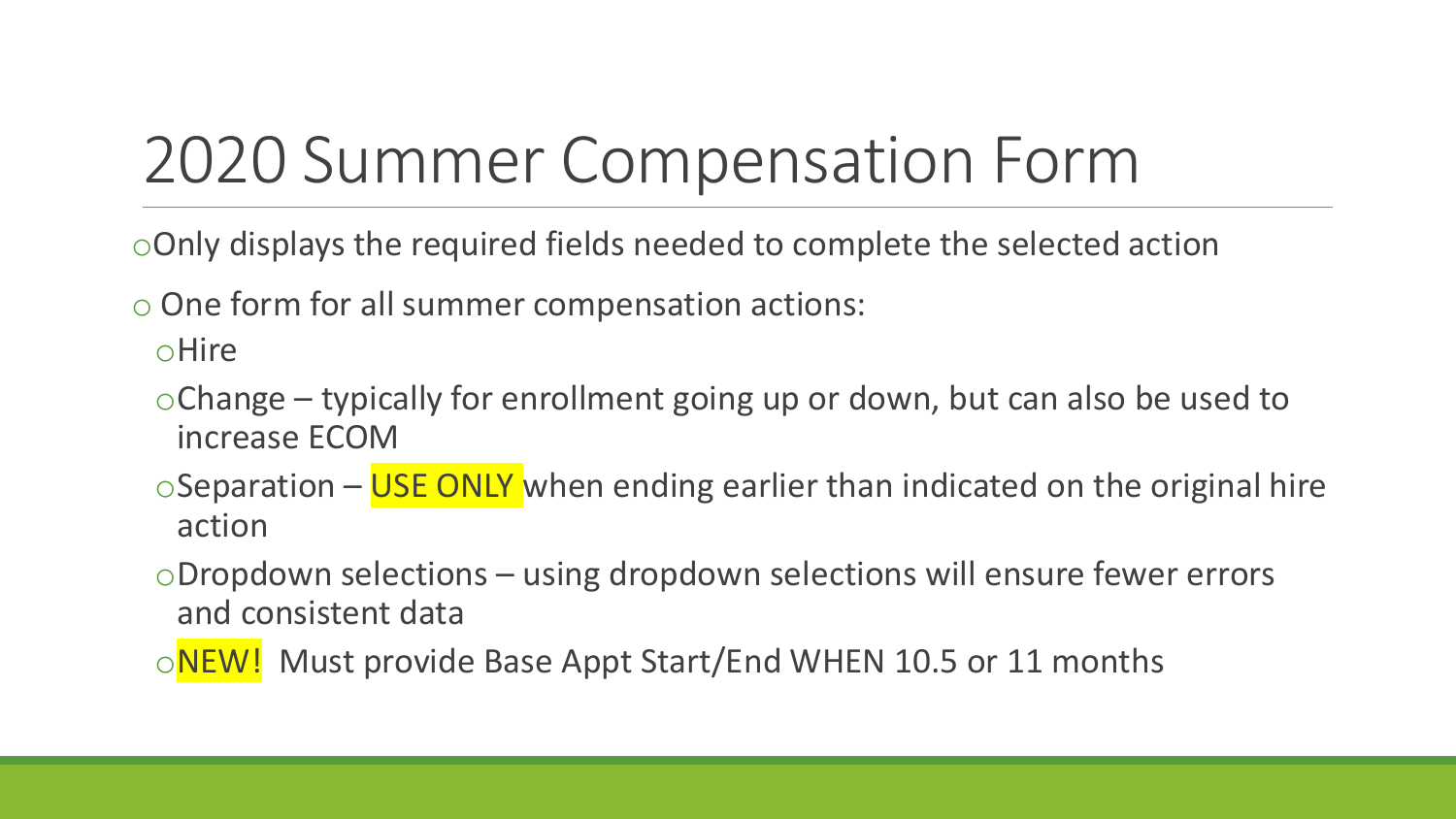#### Summer Instruction

- o Summer Compensation form is used to hire all FTE faculty AND TFACS who taught in Spring 2020 and are teaching Summer; all new TFACS should be processed via PeopleAdmin
- o Summer Compensation (including summer instruction and ECOM) total earnings capped at 33.33% for 65 days for 9-month faculty; EXCEPTIONS for summer instruction require approval from Provost or Vice Chancellor
- o Available work-days for 10.5-month and 11-month faculty is determined by their offer letter or original appointment date at the expanded pay basis
- $\circ$  Sessions provided to our office are pre-populated on the form. If your academic unit did not provide your schedules, you will need to use the blank selection and provide the required information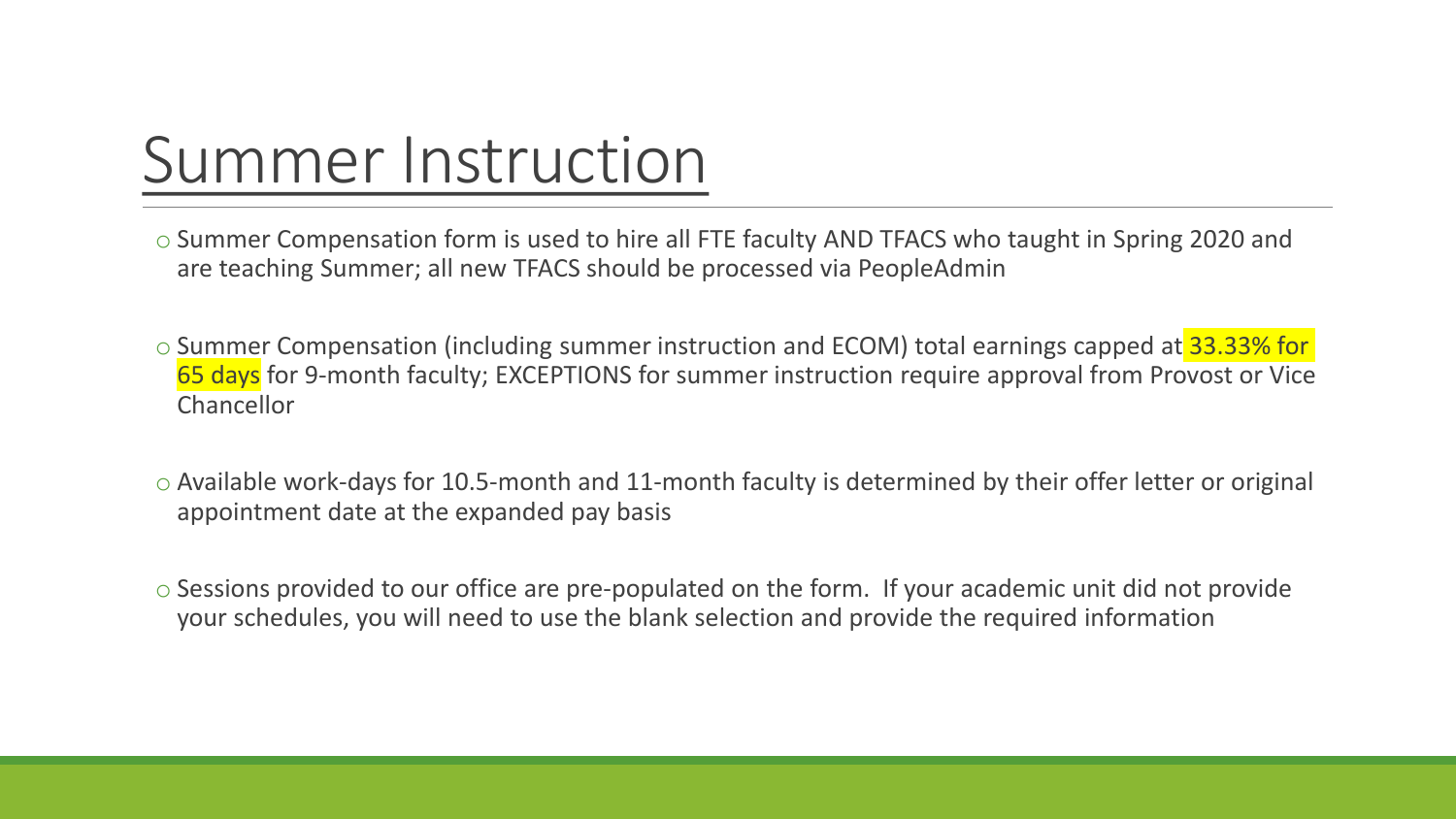## Summer ECOM

- oMust Provide in ECOM Section of Form:
	- o Faculty's FTE Pay Basis
	- o Summer ECOM Begin and End Dates
	- o Hours per Day
	- o Number of Days Working

oOnly displays the required fields needed to complete the selected action

oAuto-Calculates the Daily Rate and the Hourly Rate

oUser must calculate Expected Earnings based on the actual number of days and hours

oSummer Compensation total earnings capped at 33.33% for 65 days for 9-month faculty; NO EXCEPTIONS for ECOM, which is based on daily rate of pay

oAvailable work-days for 10.5-month and 11-month faculty is determined by their original appointment date at the expanded pay basis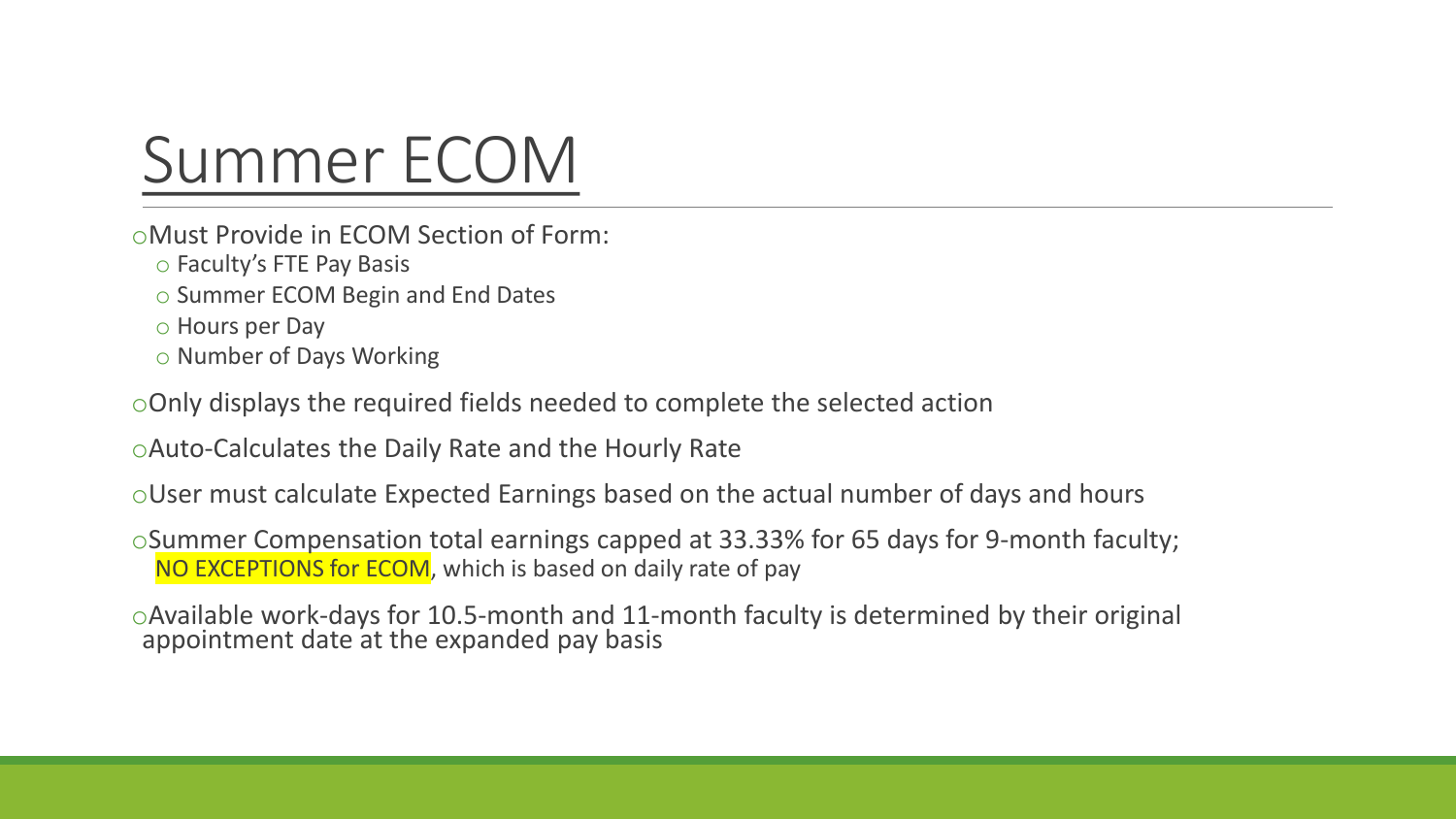### Accounting and Signatures

oAccounting and Payroll Requirements:

- o Hiring units must verify that all accounting streams listed on the form have an existing Combo Code
- $\circ$  NEW! Hiring units must list corresponding Combo Code(s) in the justification box
- o Failure to provide the verify accounting streams and the Combo Code(s) will cause delays in processing and may result in faculty not being paid timely
- o Summer Account Codes are 51330 for Summer Instruction and 51300 for ECOM

oCollege/Comprehensive University are responsible for ensuring all required signatures are included on the form prior to submission to HR Ops and Services, including for cross-campus or cross-departmental hires.